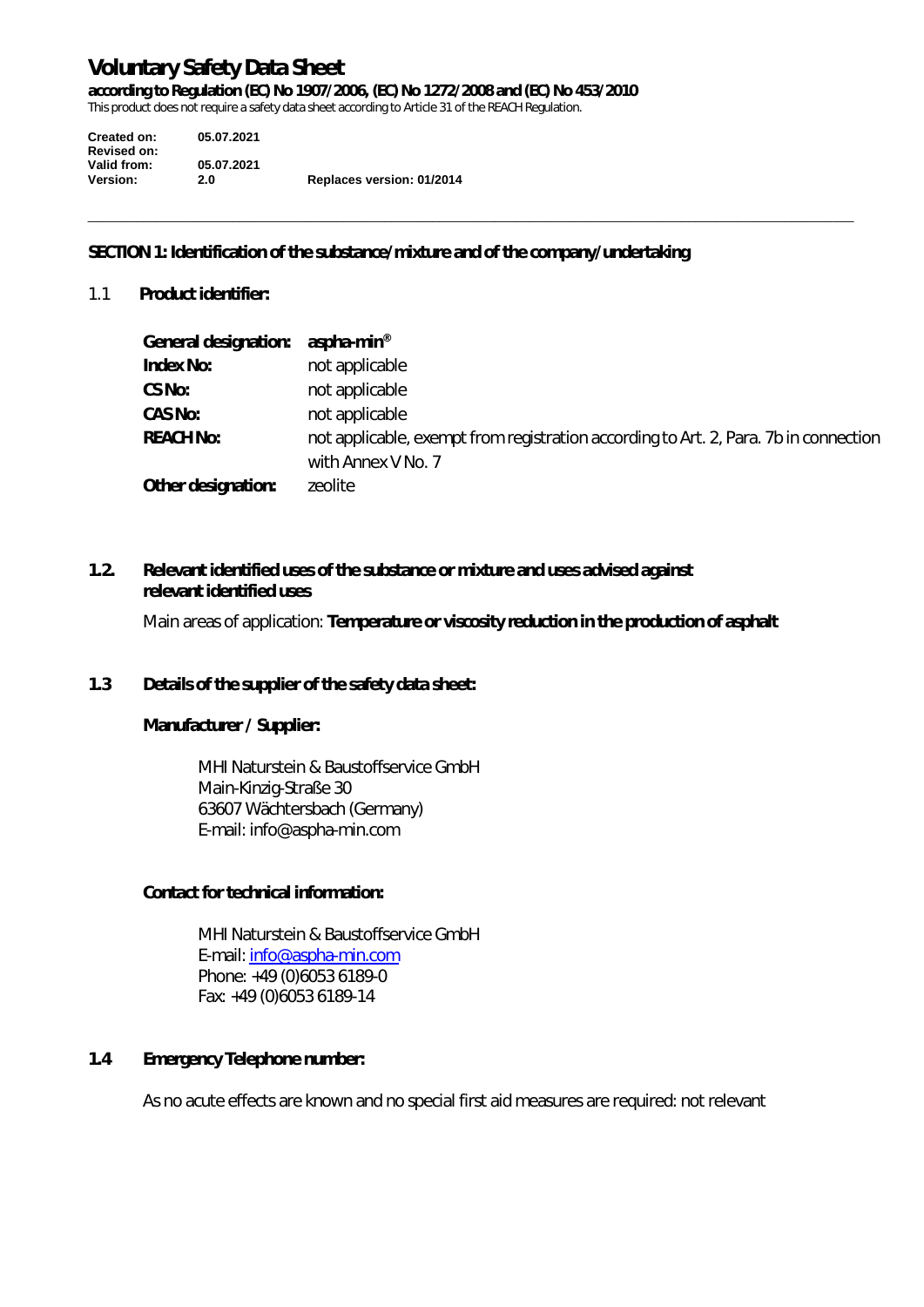**according to Regulation (EC) No 1907/2006, (EC) No 1272/2008 and (EC) No 453/2010** 

\_\_\_\_\_\_\_\_\_\_\_\_\_\_\_\_\_\_\_\_\_\_\_\_\_\_\_\_\_\_\_\_\_\_\_\_\_\_\_\_\_\_\_\_\_\_\_\_\_\_\_\_\_\_\_\_\_\_\_\_\_\_\_\_\_\_\_\_\_\_\_\_\_\_\_\_\_\_\_\_\_\_\_\_\_\_\_\_\_\_\_\_\_\_\_\_\_\_\_\_\_\_\_\_\_\_\_\_\_\_\_

This product does not require a safety data sheet according to Article 31 of the REACH Regulation.

| <b>Created on:</b> | 05.07.2021 |                           |
|--------------------|------------|---------------------------|
| <b>Revised on:</b> |            |                           |
| Valid from:        | 05.07.2021 |                           |
| <b>Version:</b>    | 2.0        | Replaces version: 01/2014 |

#### **SECTION 2: Hazards identification**

#### **2.1. Classification of the substance or mixture:**

 not applicable: Dust may be generated when handling this substance.

The product should be handled carefully to avoid dust formation.

Classification according to Directive 67/548/EWG or Directive 1999/45/EC (substances or mixtures): Not applicable, no classification

#### **2.2 Label elements**

#### **Labelling according to Regulation (EC) No 1272/2008 [substances]**

Labelling and classification not applicable.

# **2.3 Other hazards**

As a matter of principle, chemicals pose special dangers. They should therefore only be handled qualified personnel and in compliance with occupational health and safety regulations. The product is an inorganic substance and does not fulfil the criteria of a PBT or VPBT substance.

\_\_\_\_\_\_\_\_\_\_\_\_\_\_\_\_\_\_\_\_\_\_\_\_\_\_\_\_\_\_\_\_\_\_\_\_\_\_\_\_\_\_\_\_\_\_\_\_\_\_\_\_\_\_\_\_\_\_\_\_\_\_\_\_\_\_\_\_\_\_\_\_\_\_\_\_\_\_\_\_\_\_\_

\_\_\_\_\_\_\_\_\_\_\_\_\_\_\_\_\_\_\_\_\_\_\_\_\_\_\_\_\_\_\_\_\_\_\_\_\_\_\_\_\_\_\_\_\_\_\_\_\_\_\_\_\_\_\_\_\_\_\_\_\_\_\_\_\_\_\_\_\_\_\_\_\_\_\_\_\_\_\_\_\_\_\_\_\_\_\_\_\_\_\_\_\_\_\_\_\_\_\_\_\_\_\_\_\_\_\_\_\_\_\_\_\_

#### **SECTION 3. Composition/information on ingredients**

**3.1 Substances:** 

**General designation:** Sodium aluminium silicate **INDEX No:** not applicable **EC No:** 215-238-8 **CAS No:** 1318-02-1 **Proportion:** 80%

| Impurities, stabilising additives and individual components |           |  |  |
|-------------------------------------------------------------|-----------|--|--|
| Substance name:                                             | Water     |  |  |
| EC No:                                                      | 7732-18-5 |  |  |
| <b>Proportion:</b>                                          | 20%       |  |  |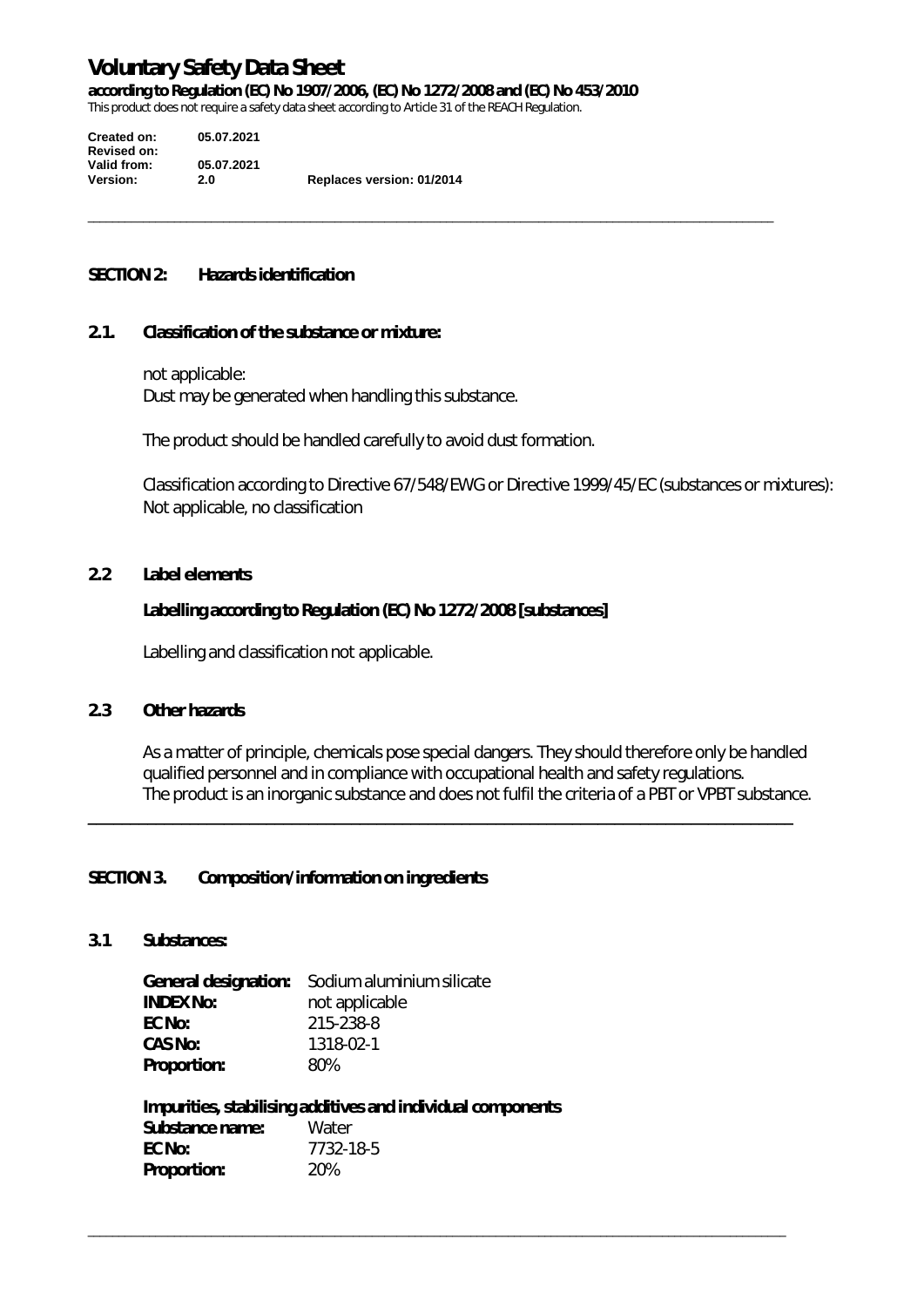**according to Regulation (EC) No 1907/2006, (EC) No 1272/2008 and (EC) No 453/2010** 

This product does not require a safety data sheet according to Article 31 of the REACH Regulation.

**Created on: 05.07.2021 Revised on: Valid from: 05.07.2021 Version: 2.0 Replaces version: 01/2014**

#### **SECTION 4: First aid measures**

#### **4.1 Description of first aid measures**

No special first aid measures required.

#### **Following inhalation:**

Fresh air supply; consult a doctor in case of complaints.

#### **Following skin contact:**

Wash off with soap and water.

#### **Following eye contact:**

Rinse opened eye under running water. If eye irritation persists consult a medical specialist.

\_\_\_\_\_\_\_\_\_\_\_\_\_\_\_\_\_\_\_\_\_\_\_\_\_\_\_\_\_\_\_\_\_\_\_\_\_\_\_\_\_\_\_\_\_\_\_\_\_\_\_\_\_\_\_\_\_\_\_\_\_\_\_\_\_\_\_\_\_\_\_\_\_\_\_\_\_\_\_\_\_\_\_\_\_\_\_\_\_\_\_\_\_\_\_\_\_\_\_\_\_\_\_\_\_\_\_\_\_\_\_\_\_\_\_\_\_\_\_\_\_\_\_\_

# **4.2 Most important symptoms and effects, both acute and delayed**

No acute and delayed symptoms and effects were observed.

# **4.3 Indication of any immediate medical attention and special treatment needed**

No specific emergency measures or special treatments required.

# **SECTION 5: Firefighting measures**

# **5.1 Extinguishing media**

Suitable extinguishing media: any, depending on the environment Unsuitable: not applicable

# **5.2 Special hazards arising from the substance or mixture**

None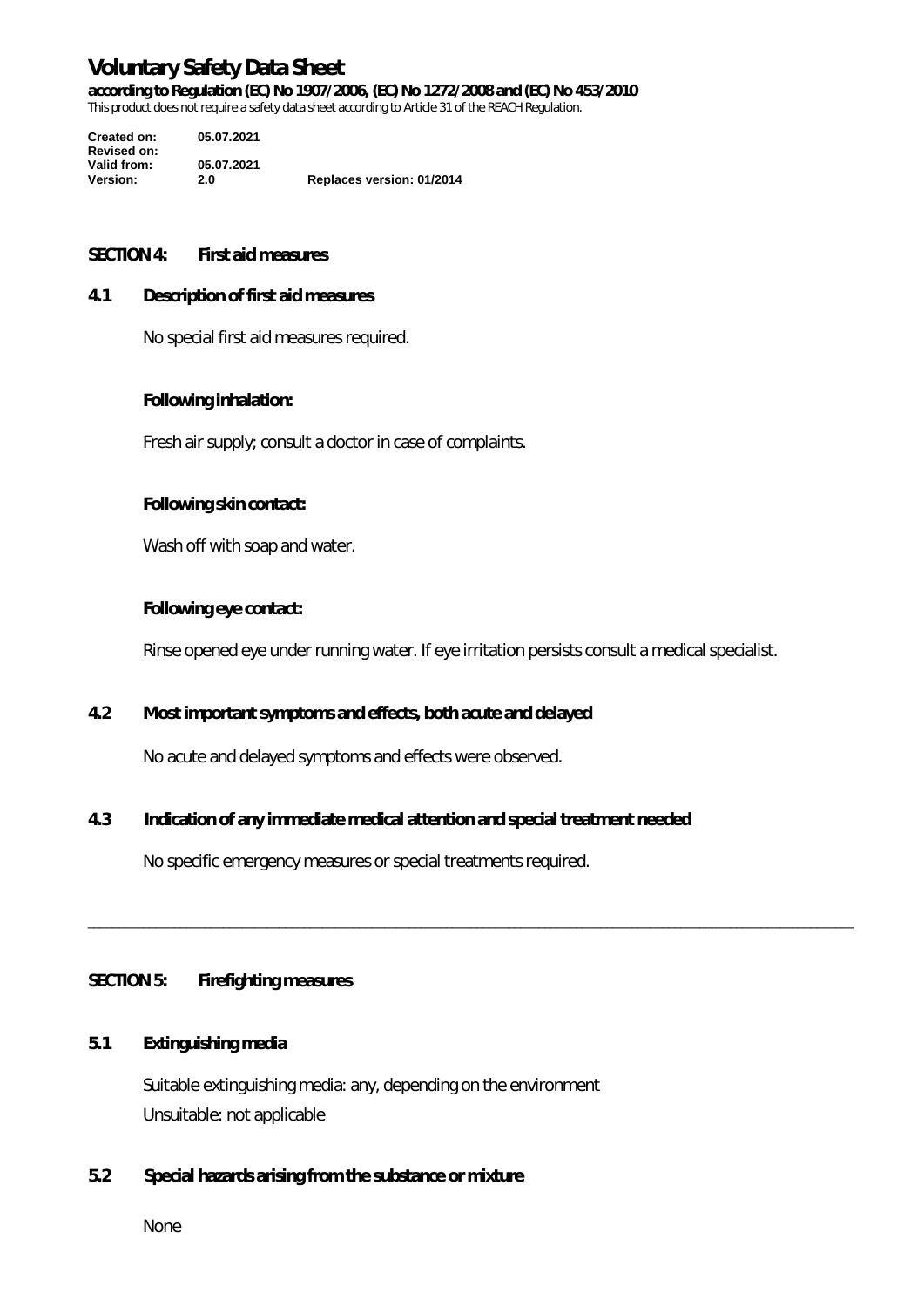**according to Regulation (EC) No 1907/2006, (EC) No 1272/2008 and (EC) No 453/2010** 

This product does not require a safety data sheet according to Article 31 of the REACH Regulation.

| Created on:        | 05.07.2021 |                           |
|--------------------|------------|---------------------------|
| <b>Revised on:</b> |            |                           |
| Valid from:        | 05.07.2021 |                           |
| <b>Version:</b>    | 2.0        | Replaces version: 01/2014 |

#### **5.3 Advice for fire-fighters**

None specific fire-fighting measures required.

#### **SECTION 6: Accidental release measures**

#### **6.1 Personal precautions, protective equipment and emergency procedures**

Avoiding dust generation, ensuring adequate ventilation or respiratory protection when exceeding of the occupational exposure limits according to TRGS 900.

\_\_\_\_\_\_\_\_\_\_\_\_\_\_\_\_\_\_\_\_\_\_\_\_\_\_\_\_\_\_\_\_\_\_\_\_\_\_\_\_\_\_\_\_\_\_\_\_\_\_\_\_\_\_\_\_\_\_\_\_\_\_\_\_\_\_\_\_\_\_\_\_\_\_\_\_\_\_\_\_\_\_\_\_\_\_\_\_\_\_\_\_\_\_\_\_\_\_\_\_\_\_\_\_\_\_\_\_\_\_

#### **6.2 Environmental precautions**

No special measures required.

### **6.3 Methods and material for containment and cleaning up**

Pick up mechanically, dry or wet If possible, do not sweep dry.

#### **6.4 Reference to other sections**

See sections 8 and 13.

#### **SECTION 7: Handling and storage**

# **7.1 Precautions for safe handling**

Avoid dust formation, ensure adequate ventilation or respiratory protection.

Advice on safe handling: Do not eat, drink or smoke at workplaces. Wash hands before breaks or at the end of work. If necessary, remove soiled clothing and PSA before going to break and dining rooms.

\_\_\_\_\_\_\_\_\_\_\_\_\_\_\_\_\_\_\_\_\_\_\_\_\_\_\_\_\_\_\_\_\_\_\_\_\_\_\_\_\_\_\_\_\_\_\_\_\_\_\_\_\_\_\_\_\_\_\_\_\_\_\_\_\_\_\_\_\_\_\_\_\_\_\_\_\_\_\_\_\_\_\_\_\_\_\_\_\_\_\_\_\_\_\_\_\_\_\_\_\_\_\_\_\_\_\_\_\_\_\_\_\_\_\_\_\_\_\_\_\_\_\_

### **7.2 Conditions for safe storage, including any incompatibilities**

Avoid dust formation.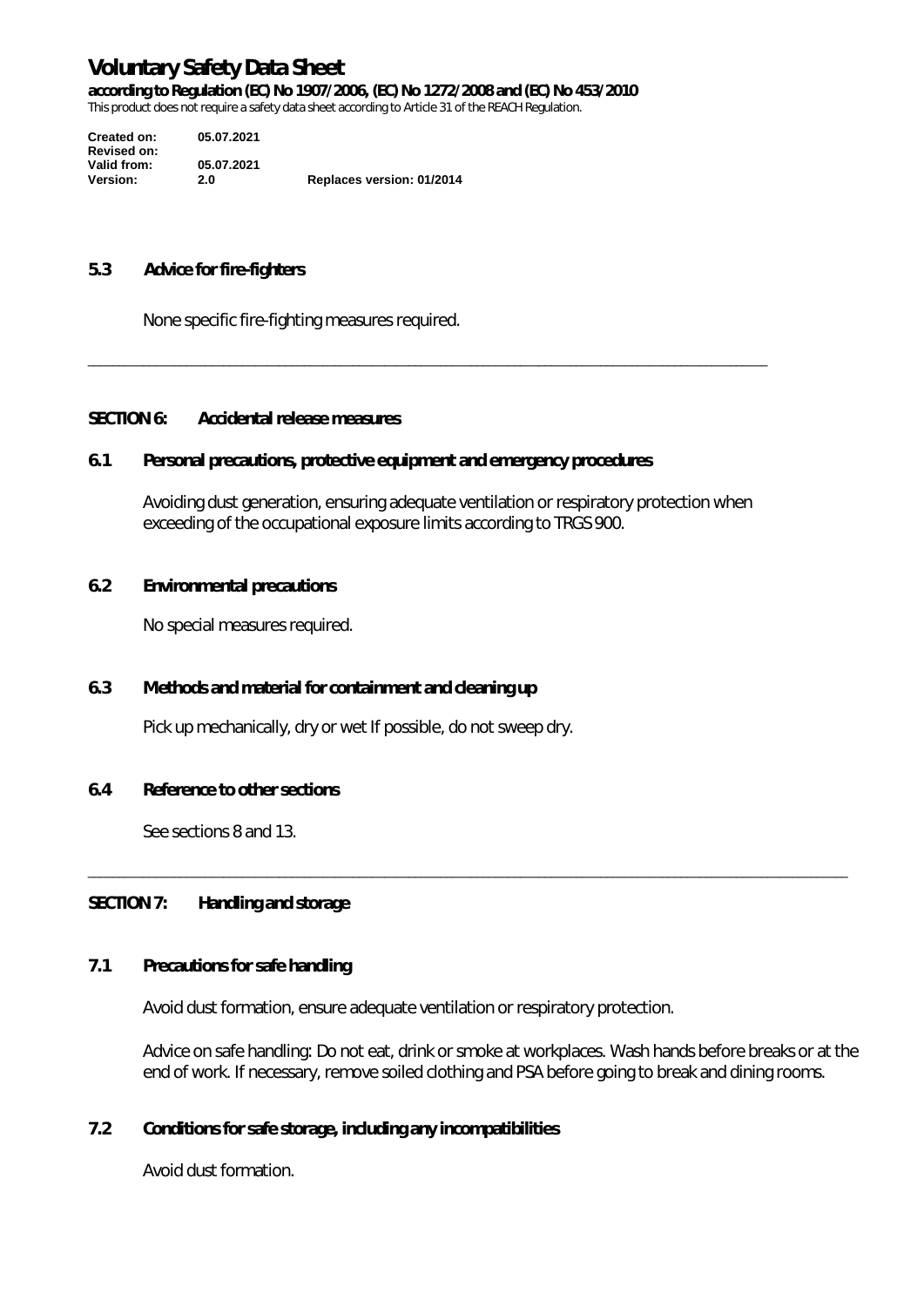**according to Regulation (EC) No 1907/2006, (EC) No 1272/2008 and (EC) No 453/2010** 

This product does not require a safety data sheet according to Article 31 of the REACH Regulation.

**Created on: 05.07.2021 Revised on: Valid from: 05.07.2021 Replaces version: 01/2014** 

#### **7.3 Specific end uses**

The regulations of TRGS 559 "Mineral Dust" in the currently valid version apply.

\_\_\_\_\_\_\_\_\_\_\_\_\_\_\_\_\_\_\_\_\_\_\_\_\_\_\_\_\_\_\_\_\_\_\_\_\_\_\_\_\_\_\_\_\_\_\_\_\_\_\_\_\_\_\_\_\_\_\_\_\_\_\_\_\_\_\_\_\_\_\_\_\_\_\_\_\_\_\_\_\_\_\_\_\_\_\_\_\_\_\_\_\_\_\_\_\_\_\_\_\_\_\_\_\_\_\_\_\_\_\_

#### **SECTION 8: Exposure controls/personal protection**

# **8.1 Control parameters**

# **8.1.1 Occupational exposure limit values and / or biological limit values Occupational exposure limit values (AGW) Germany**

| Substance name:              | general dust                                                                              |
|------------------------------|-------------------------------------------------------------------------------------------|
| Value:                       | 1.25 mg/m <sup>3</sup> (A) alveolar fraction; 10 mg/m <sup>3</sup> (E) inhalable fraction |
| <b>Monitoring procedure:</b> | according to TRGS 900                                                                     |

#### **8.1.2 DNEL and PNEC values**

Not a substance subject to registration under Reach, therefore no data available

#### **8.1.3 Control banding (e.g. ILO, EMKG)**

No control banding available

### **8.2 Exposure controls**

#### **8.2.1 Suitable technical control equipment.**

Avoid dust generation, use enclosed equipment if possible, carry out workplace measurements, implement organisational measures such as cordoning off dust-intensive areas.

# **8.2.2 Individual protective measures - personal protective equipment**

#### **Eye / Face protection**

Safety glasses recommended.

# **Body protection**

No specific measures required.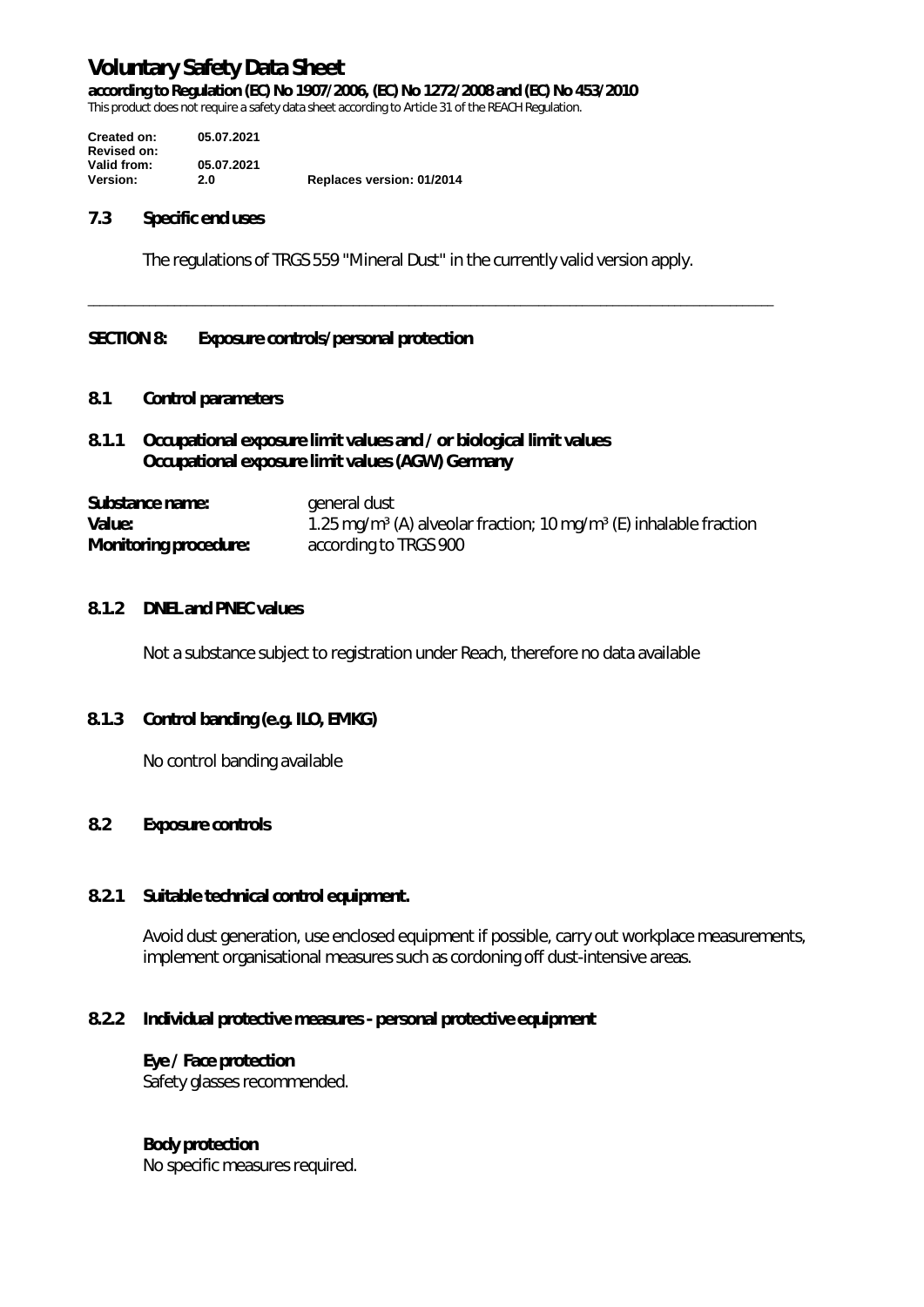**according to Regulation (EC) No 1907/2006, (EC) No 1272/2008 and (EC) No 453/2010** 

This product does not require a safety data sheet according to Article 31 of the REACH Regulation.

| Created on:<br><b>Revised on:</b> | 05.07.2021        |                           |
|-----------------------------------|-------------------|---------------------------|
| Valid from:<br>Version:           | 05.07.2021<br>2.0 | Replaces version: 01/2014 |

#### **Hand and skin protection**

Appropriate protective measures such as gloves or protective cream are recommended for workers suffering from dermatitis or sensitive skin. Wear protective clothing. Wash hands before breaks and at the end of work.

# **Respiratory protection**

In case of dust generation use e.g. particle filtering half mask or particle filter P1 to P3.

\_\_\_\_\_\_\_\_\_\_\_\_\_\_\_\_\_\_\_\_\_\_\_\_\_\_\_\_\_\_\_\_\_\_\_\_\_\_\_\_\_\_\_\_\_\_\_\_\_\_\_\_\_\_\_\_\_\_\_\_\_\_\_\_\_\_\_\_\_\_\_\_\_\_\_\_\_\_\_\_\_\_\_\_\_\_\_\_\_\_\_\_\_\_\_\_\_\_\_\_\_\_\_\_\_\_\_\_\_\_\_

#### **8.2.3 Environmental exposure controls:**

Do not allow to enter sewage, drains, soil, ground water or bodies of water. In case of release of large quantities, inform competent authorities. Avoid dust formation when handling.

# **SECTION 9. Physical and chemical properties**

# **9.1 Information on basic physical and chemical properties**

| Appearance |
|------------|
|------------|

| State of aggregation:                                      | Powder or fine granules |  |
|------------------------------------------------------------|-------------------------|--|
| Colour:                                                    | white                   |  |
| Odour:                                                     | odourless               |  |
| <b>Odour threshold:</b>                                    | none                    |  |
| pH value:                                                  | approx. 12              |  |
| Melting point/freezing point:                              | $>1200^{\circ}$ C       |  |
| Initial boiling point and boiling range:                   | $>1200^{\circ}$ C       |  |
| Flash point:                                               | not relevant            |  |
| <b>Evaporation rate:</b>                                   | not relevant            |  |
| Flammability (solid, gas):                                 | not relevant            |  |
| Upper/lower flammability or explosion limits: not relevant |                         |  |
| Vapour pressure:                                           | not relevant            |  |
| Vapour density:                                            | approx. 0.5-0.6 g/cm3   |  |
| <b>Relative density:</b>                                   | 2 t/m3                  |  |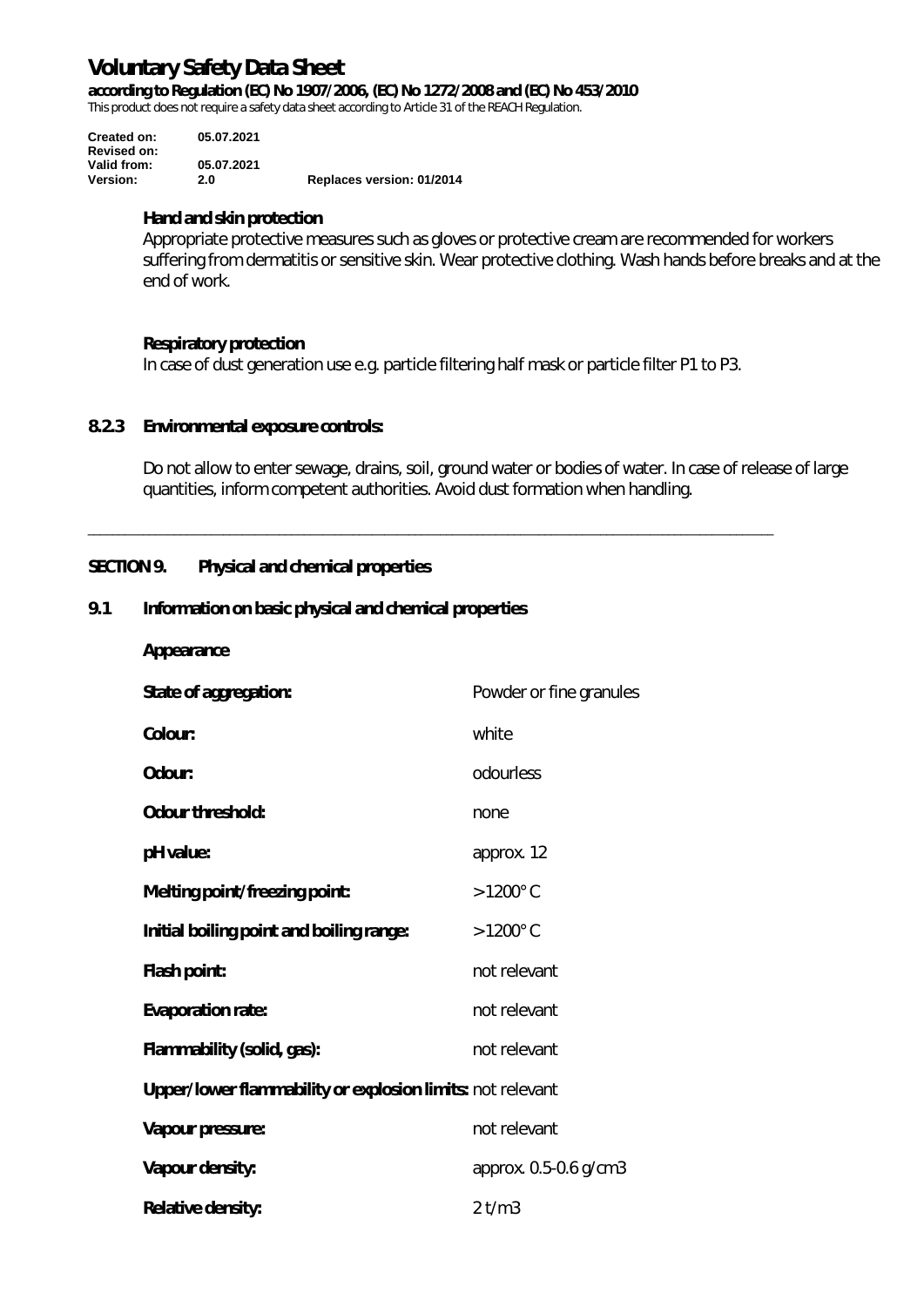**according to Regulation (EC) No 1907/2006, (EC) No 1272/2008 and (EC) No 453/2010** 

This product does not require a safety data sheet according to Article 31 of the REACH Regulation.

| Created on:<br><b>Revised on:</b> | 05.07.2021                   |                           |                                                |
|-----------------------------------|------------------------------|---------------------------|------------------------------------------------|
| Valid from:<br>Version:           | 05.07.2021<br>2.0            | Replaces version: 01/2014 |                                                |
|                                   | Solubility(ies) in water:    |                           | aspha-min <sup>®</sup> is not soluble in water |
|                                   | Particle size distribution:  |                           | Powder: 3.5 µm; fine granules: 380 µm          |
|                                   | Auto-ignition temperature:   |                           | not relevant                                   |
|                                   | Decomposition temperature:   |                           | not relevant                                   |
| <b>Viscosity:</b>                 |                              |                           | not relevant                                   |
|                                   | <b>Explosive properties:</b> |                           | not relevant                                   |
|                                   | <b>Oxidising properties:</b> |                           | not relevant                                   |

\_\_\_\_\_\_\_\_\_\_\_\_\_\_\_\_\_\_\_\_\_\_\_\_\_\_\_\_\_\_\_\_\_\_\_\_\_\_\_\_\_\_\_\_\_\_\_\_\_\_\_\_\_\_\_\_\_\_\_\_\_\_\_\_\_\_\_\_\_\_\_\_\_\_\_\_\_\_\_\_\_\_

#### **9.2 Other information:**

No new information.

# **SECTION 10: Stability and reactivity**

# **10.1 Reactivity:**

Inert, non-reactive

# **10.2 Chemical stability:**

Chemically stable under normal ambient conditions and under the temperature and pressure conditions expected during storage and handling.

# **10.3 Possibility of hazardous reactions**

No dangerous reactions known.

### **10.4 Conditions to avoid:**

Not relevant.

#### **10.5 Incompatible materials:**

Do not store together with acids, provide alkali-resistant floor.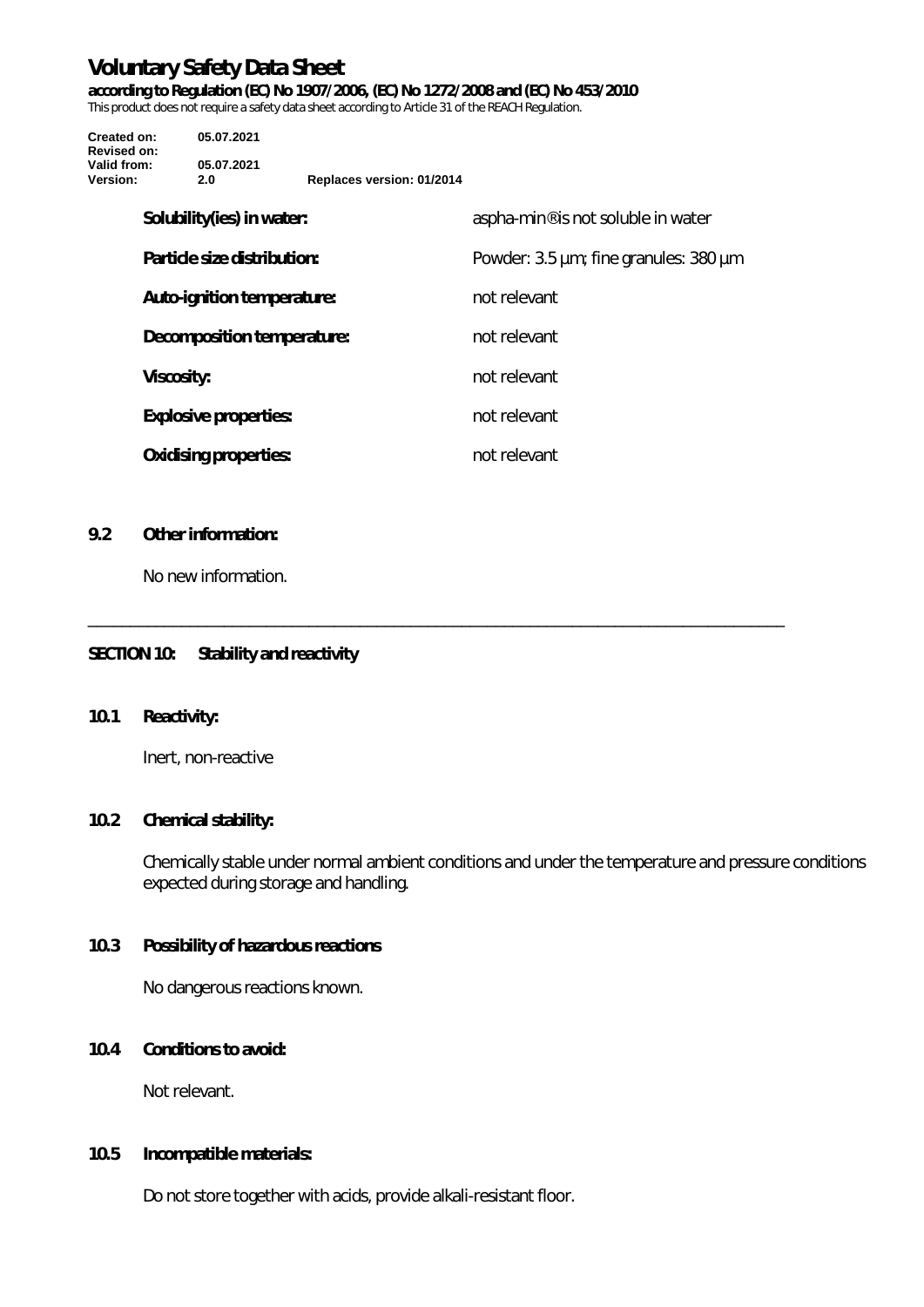**according to Regulation (EC) No 1907/2006, (EC) No 1272/2008 and (EC) No 453/2010** 

\_\_\_\_\_\_\_\_\_\_\_\_\_\_\_\_\_\_\_\_\_\_\_\_\_\_\_\_\_\_\_\_\_\_\_\_\_\_\_\_\_\_\_\_\_\_\_\_\_\_\_\_\_\_\_\_\_\_\_\_\_\_\_\_\_\_\_\_\_\_\_\_\_\_\_\_\_\_\_\_\_\_

This product does not require a safety data sheet according to Article 31 of the REACH Regulation.

**Created on: 05.07.2021 Revised on: Valid from: 05.07.2021 Version: 2.0 Replaces version: 01/2014**

#### **10.6 Hazardous decomposition products:**

Not relevant.

#### **SECTION 11: Toxicological information**

#### **11.1 Information on toxicological effects**

**For mixtures to the following effects** 

#### **Acute toxicity**

Based on available data, the classification criteria are not met.

#### **Skin corrosion/irritation**

Based on available data, the classification criteria are not met.

#### **Eye damage/irritation**

Based on available data, the classification criteria are not met.

#### **Skin sensitization**

Based on available data, the classification criteria are not met.

#### **Germ cell mutagenicity**

Based on available data, the classification criteria are not met.

#### **Carcinogenicity**

Based on available data, the classification criteria are not met.

#### **Reproductive toxicity**

Based on available data, the classification criteria are not met.

#### **Specific target organ toxicity (single exposure)**

Based on available data, the classification criteria are not met.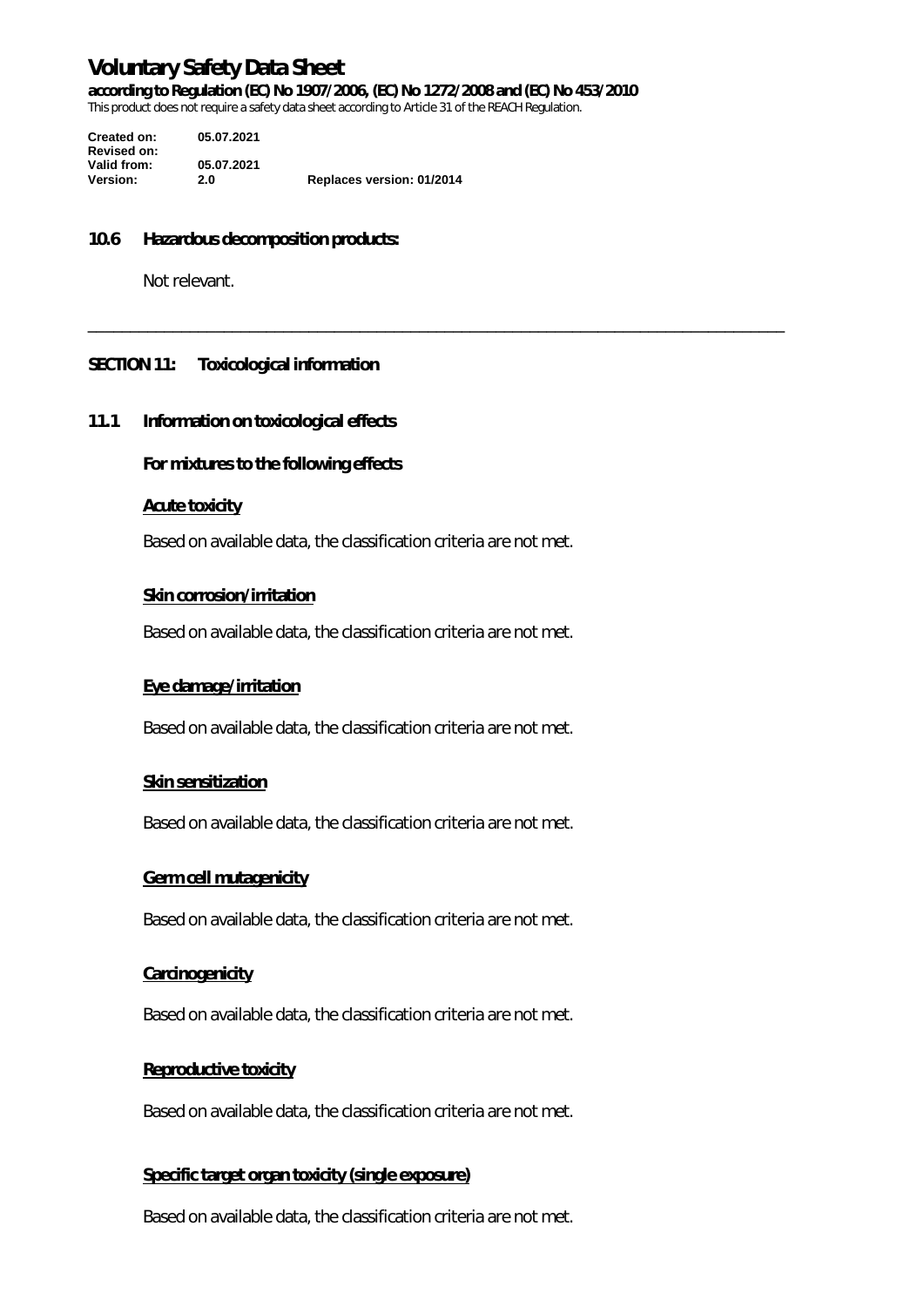**according to Regulation (EC) No 1907/2006, (EC) No 1272/2008 and (EC) No 453/2010** 

This product does not require a safety data sheet according to Article 31 of the REACH Regulation.

| Created on:        | 05.07.2021 |                           |
|--------------------|------------|---------------------------|
| <b>Revised on:</b> |            |                           |
| Valid from:        | 05.07.2021 |                           |
| <b>Version:</b>    | 2.0        | Replaces version: 01/2014 |

# **Specific target organ toxicity (repeated exposure)**

Based on available data, the classification criteria are not met.

# **Aspiration hazard**

Based on available data, the classification criteria are not met.

\_\_\_\_\_\_\_\_\_\_\_\_\_\_\_\_\_\_\_\_\_\_\_\_\_\_\_\_\_\_\_\_\_\_\_\_\_\_\_\_\_\_\_\_\_\_\_\_\_\_\_\_\_\_\_\_\_\_\_\_\_\_\_\_\_\_\_\_\_\_\_\_\_\_\_\_\_\_\_\_\_\_\_\_\_\_\_\_\_\_\_\_\_\_\_\_\_\_\_\_\_\_\_\_\_\_\_\_\_\_\_

\_\_\_\_\_\_\_\_\_\_\_\_\_\_\_\_\_\_\_\_\_\_\_\_\_\_\_\_\_\_\_\_\_\_\_\_\_\_\_\_\_\_\_\_\_\_\_\_\_\_\_\_\_\_\_\_\_\_\_\_\_\_\_\_\_\_\_\_\_\_\_\_\_\_\_\_\_\_\_\_\_\_\_\_\_\_\_\_\_\_\_\_\_\_\_\_\_\_\_\_\_\_\_\_\_\_\_\_\_\_\_

# **SECTION 12: Ecological information**

**12.1 Toxicity:** 

Not relevant

# **12.2 Persistence and degradability**

Not relevant

# **12.3 Bioaccumulative potential**

Not relevant

# **12.4 Mobility in soil**

Negligible

# **12.5 Results of PBT and vPvB assessment**

Not relevant

# **12.6 Endocrine disrupting properties**

No harmful effects known.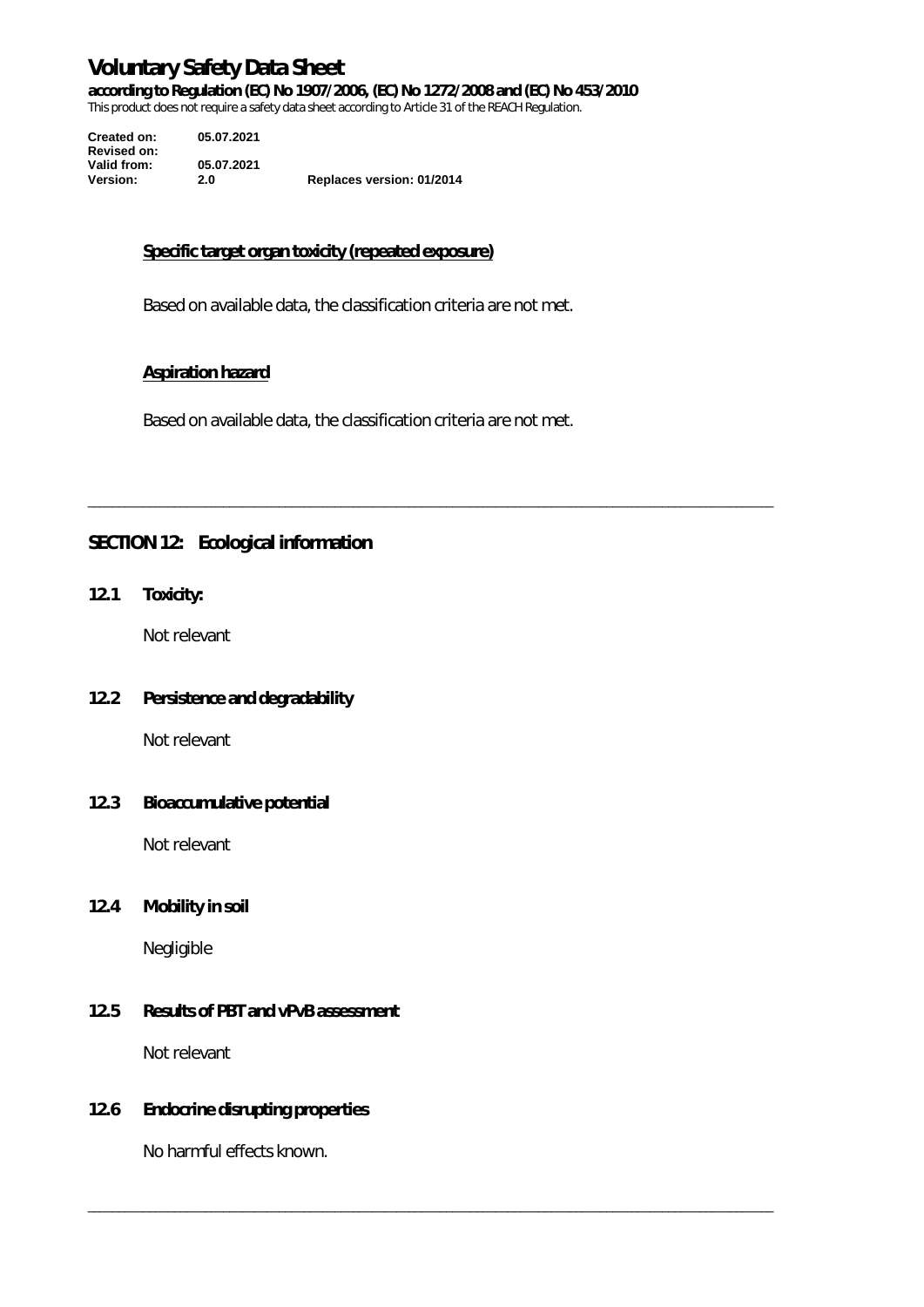**according to Regulation (EC) No 1907/2006, (EC) No 1272/2008 and (EC) No 453/2010** 

This product does not require a safety data sheet according to Article 31 of the REACH Regulation.

**Created on: 05.07.2021 Revised on: Valid from: 05.07.2021 Version: 2.0 Replaces version: 01/2014**

#### **SECTION 13: Disposal considerations**

#### **13.1 Waste treatment methods**

aspha-min® can be disposed of together with household waste in compliance with the necessary technical regulations after consultation with the disposal company and the responsible authorities.

#### **Treatment of contaminated packaging**

Feed cleaned packaging into the local recycling system.

#### **Waste code according to the List of Wastes Ordinance (AVV)**  01 04 10

**Special precautions**  No special precautions necessary.

# **Relevant EU or other regulations**

Not relevant

# **SECTION 14: Transport information**

#### **14.1 UN number or ID number**

Not relevant, the product is not a dangerous good in the sense of the transport regulations.

\_\_\_\_\_\_\_\_\_\_\_\_\_\_\_\_\_\_\_\_\_\_\_\_\_\_\_\_\_\_\_\_\_\_\_\_\_\_\_\_\_\_\_\_\_\_\_\_\_\_\_\_\_\_\_\_\_\_\_\_\_\_\_\_\_\_\_\_\_\_\_\_\_\_\_\_\_\_\_\_\_\_\_\_\_\_\_\_\_\_\_\_\_\_\_\_\_\_\_\_\_\_\_\_\_\_\_\_\_\_\_

#### **14.2 UN Proper shipping name**

#### **ADR / RID:**

Not relevant, the product is not a dangerous good in the sense of the transport regulations.

#### **IMDG-Code / ICAO-TI / IATA-DGR**

Not relevant, the product is not a dangerous good in the sense of the transport regulations.

# **14.3 Transport hazard class(es)**

Not relevant, the product is not a dangerous good in the sense of the transport regulations.

#### **14.4 Packing group**

Not relevant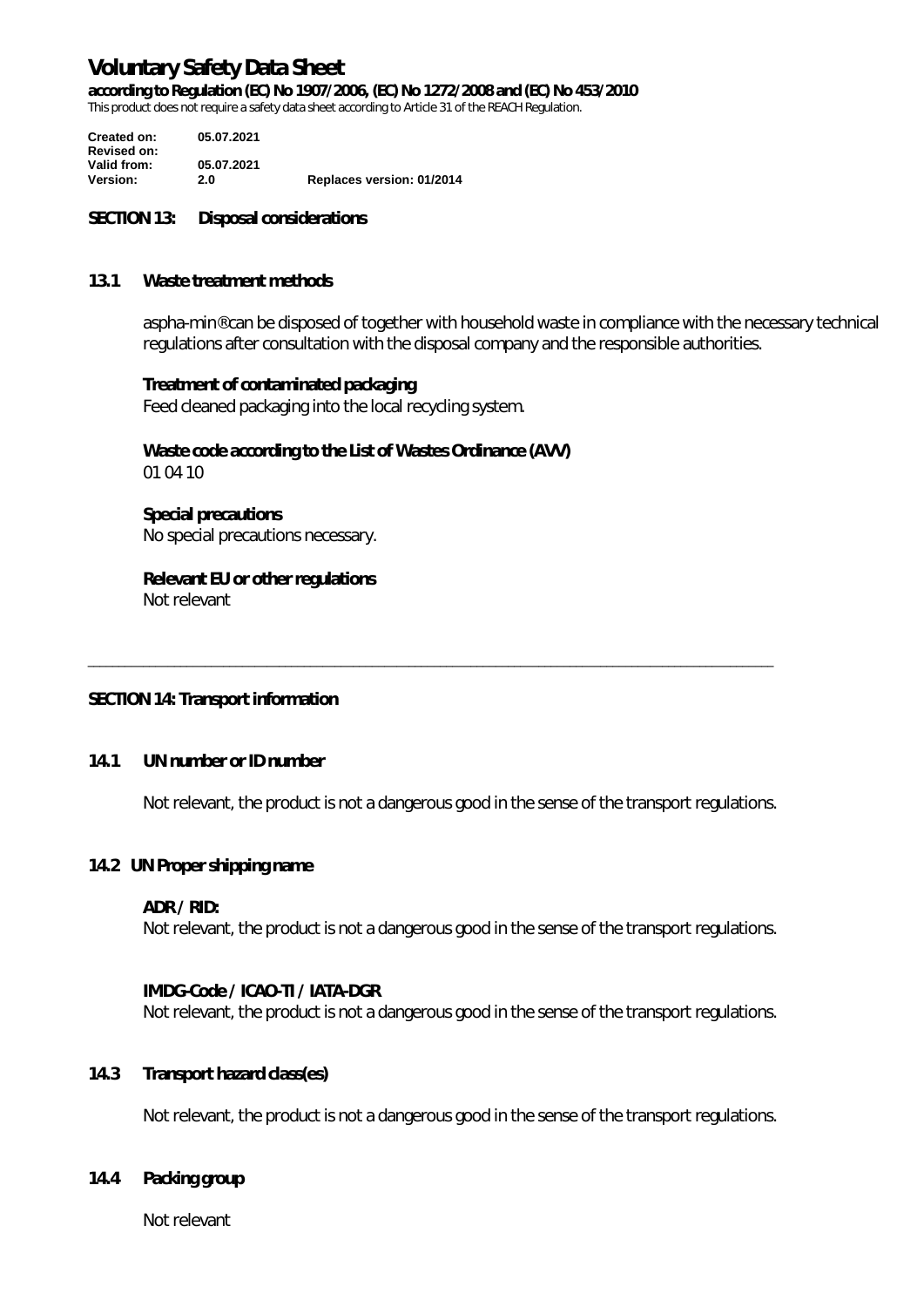**according to Regulation (EC) No 1907/2006, (EC) No 1272/2008 and (EC) No 453/2010** 

This product does not require a safety data sheet according to Article 31 of the REACH Regulation.

| Created on:        | 05.07.2021 |                           |
|--------------------|------------|---------------------------|
| <b>Revised on:</b> |            |                           |
| Valid from:        | 05.07.2021 |                           |
| <b>Version:</b>    | 2.0        | Replaces version: 01/2014 |

#### **14.5 Envirommental hazards**

| ADR / RID / IMDG-Code / ICAO-TI / IATA-DGR: | NO. |
|---------------------------------------------|-----|
| <b>Marine Pollutant:</b>                    | NO. |

**14.6 Special precautions for user** 

None

**14.7 Carriage in bulk according to Annex II of MARPOL 73/78 and the IBC-Code** 

**Pollution category (X, Y or Z):** not relevant **Type of vessel (1, 2 or 3):** not relevant

#### **SECTION 15: Regulatory information**

**15.1 Safety, health and environmental regulations/legislation specific for the substance or mixture** 

\_\_\_\_\_\_\_\_\_\_\_\_\_\_\_\_\_\_\_\_\_\_\_\_\_\_\_\_\_\_\_\_\_\_\_\_\_\_\_\_\_\_\_\_\_\_\_\_\_\_\_\_\_\_\_\_\_\_\_\_\_\_\_\_\_\_\_\_\_\_\_\_\_\_\_\_\_\_\_\_\_\_\_\_\_\_\_\_\_\_\_\_\_\_\_\_\_\_\_\_\_\_\_\_\_\_\_\_\_\_\_

# **National regulations e.g.**

#### **Water hazard class:**

WGK 1, slightly hazardous to water, classification by Commission for the Evaluation of Substances Hazardous to Water (KBwS), identification no. 805 **Technical Instructions on Air Quality (TA Luft) Ordinance on Protection against Hazardous Substances TRGS 402 "Determining and assessing the hazards of activities involving hazardous substances: Inhalation exposure" TRGS 500 "Protective measures" TRGS 559 "Mineral dust" TRGS 900 "Occupational exposure limit values"** 

#### **Other relevant regulations**

# **15.2 Chemical Safety Assessment**

The product is exempted from the REACH registration obligation according to Art. 2, Para. 7b in connection with Annex V No. 7 excluded. A chemical safety assessment is not required.

\_\_\_\_\_\_\_\_\_\_\_\_\_\_\_\_\_\_\_\_\_\_\_\_\_\_\_\_\_\_\_\_\_\_\_\_\_\_\_\_\_\_\_\_\_\_\_\_\_\_\_\_\_\_\_\_\_\_\_\_\_\_\_\_\_\_\_\_\_\_\_\_\_\_\_\_\_\_\_\_\_\_\_\_\_\_\_\_\_\_\_\_\_\_\_\_\_\_\_\_\_\_\_\_\_\_\_\_\_\_\_